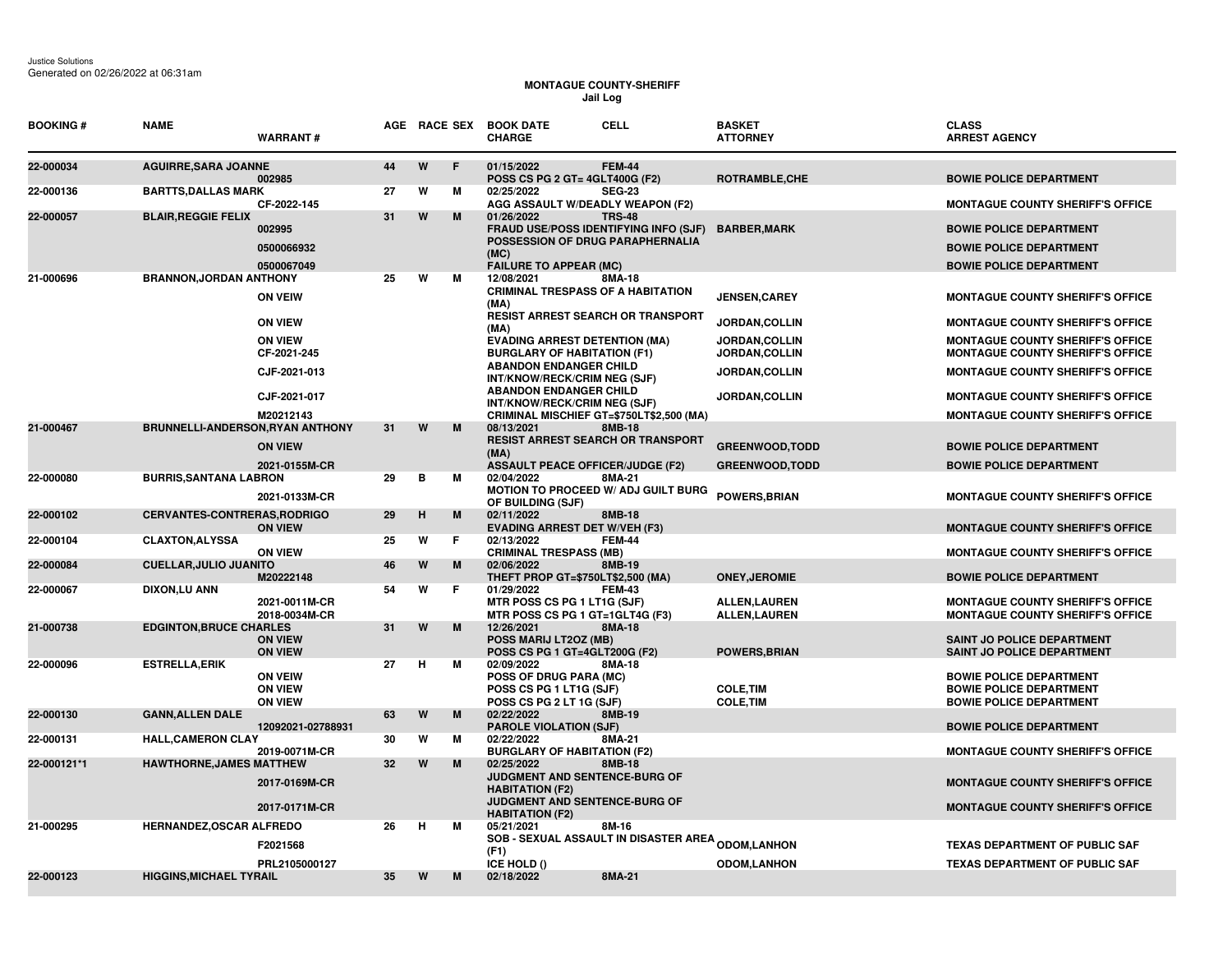|           |                                   | 169426                                          |    |   |   | <b>FFJ PAROLE VIOLATION (SJF)</b>                                                                                                           |                                                          | <b>MONTAGUE COUNTY SHERIFF'S OFFICE</b>                                                                                       |
|-----------|-----------------------------------|-------------------------------------------------|----|---|---|---------------------------------------------------------------------------------------------------------------------------------------------|----------------------------------------------------------|-------------------------------------------------------------------------------------------------------------------------------|
| 22-000079 | <b>HILL, JOHN CHRISTOPHER</b>     | 003001                                          | 37 | W | м | 02/02/2022<br><b>TRS-48</b><br><b>CRIMINAL TRESPASS (MB)</b>                                                                                | <b>BAKER, DOUGLAS L.</b>                                 | <b>BOWIE POLICE DEPARTMENT</b>                                                                                                |
| 22-000073 | <b>HOLLAR, DILLON WAYNE</b>       |                                                 | 29 | W | M | 01/31/2022<br>8MA-18                                                                                                                        |                                                          |                                                                                                                               |
|           |                                   | 002964                                          |    |   |   | <b>CRIMINAL TRESPASS (MB)</b><br><b>RESIST ARREST SEARCH OR TRANSPORT</b>                                                                   |                                                          | <b>SAINT JO POLICE DEPARTMENT</b>                                                                                             |
|           |                                   | 002963                                          |    |   |   | (MA)                                                                                                                                        |                                                          | <b>SAINT JO POLICE DEPARTMENT</b>                                                                                             |
|           |                                   | 002962                                          |    |   |   | CRIMINAL MISCHIEF GT=\$750LT\$2,500 (MA)                                                                                                    |                                                          | <b>SAINT JO POLICE DEPARTMENT</b>                                                                                             |
| 21-000679 | <b>HOWARD, MARCY LYNN</b>         | F1530580L<br>CF-2021-241<br>CM-2021-263         | 47 | W | F | 11/30/2021<br><b>FEM-43</b><br>SOB - MAN DEL CS PG 1 GT=4GLT200G (F1)<br>POSS CS PG 1 LT1G (SJF)<br>POSS MARIJ LT2OZ (MB)                   |                                                          | <b>MONTAGUE COUNTY SHERIFF'S OFFICE</b><br><b>MONTAGUE COUNTY SHERIFF'S OFFICE</b><br><b>MONTAGUE COUNTY SHERIFF'S OFFICE</b> |
| 21-000701 | <b>HULEN, REBECCA DANIELLE</b>    | 2021-0123M-CR                                   | 31 | W | F | 12/09/2021<br><b>FEM-43</b><br>MAN DEL CS PG 1 GT=4GLT200G (F1)                                                                             |                                                          | <b>MONTAGUE COUNTY SHERIFF'S OFFICE</b>                                                                                       |
| 22-000135 | <b>MCCLELLAND, ROBERT BRADLEY</b> |                                                 | 32 | w | м | 02/25/2022<br><b>SEG-26</b><br>ASSAULT CAUSES BODILY INJURY FAMILY                                                                          |                                                          |                                                                                                                               |
|           |                                   | <b>ON VIEW</b>                                  |    |   |   | <b>MEMBER (MA)</b>                                                                                                                          |                                                          | <b>BOWIE POLICE DEPARTMENT</b>                                                                                                |
| 21-000747 | <b>MCGEE, KEVIN SCOTT</b>         | <b>ON VIEW</b>                                  | 50 | W | M | 12/30/2021<br>8MB-21<br>AGG ASSAULT DATE/FAMILY/HOUSE                                                                                       |                                                          | <b>BOWIE POLICE DEPARTMENT</b>                                                                                                |
| 21-000744 | <b>MONEY, WESLEY FRANKLIN</b>     |                                                 | 25 | w | М | W/WEAPON (F1)<br>12/29/2021<br>8MB-21                                                                                                       |                                                          |                                                                                                                               |
|           |                                   | <b>ON VIEW</b>                                  |    |   |   | <b>EVADING ARREST DETENTION (MA)</b><br>POSS STOLEN PROP(THEFT PROP                                                                         |                                                          | <b>BOWIE POLICE DEPARTMENT</b>                                                                                                |
|           |                                   | <b>ON VIEW</b>                                  |    |   |   | \$100-\$750) (MB)<br><b>FRAUD USE/POSS IDENTIFYING INFO #</b>                                                                               |                                                          | <b>BOWIE POLICE DEPARTMENT</b>                                                                                                |
|           |                                   | <b>ON VIEW</b>                                  |    |   |   | <b>ITEMS 5LT10 (F3)</b>                                                                                                                     | JORDAN, COLLIN                                           | <b>BOWIE POLICE DEPARTMENT</b>                                                                                                |
|           |                                   | <b>ON VIEW</b>                                  |    |   |   | POSS DANGEROUS DRUG (MA)                                                                                                                    | JORDAN, COLLIN                                           | <b>BOWIE POLICE DEPARTMENT</b>                                                                                                |
| 22-000022 |                                   | 2021-0142M-CR                                   | 35 | W | M | CAPIAS/MTP-POSS CS PG 1 LT1G (SJF)<br>01/12/2022<br>8MB-21                                                                                  | JORDAN, COLLIN                                           | <b>BOWIE POLICE DEPARTMENT</b>                                                                                                |
|           | <b>NEISS, JERRY ALAN</b>          |                                                 |    |   |   | FAIL TO COMPLY SEX OFF DUTY TO REG                                                                                                          |                                                          |                                                                                                                               |
|           |                                   | F20212625                                       |    |   |   | LIFE/ANNUAL (F3)                                                                                                                            | JORDAN, COLLIN                                           | <b>MONTAGUE COUNTY SHERIFF'S OFFICE</b>                                                                                       |
| 22-000065 | PADGETT, AMY ELIZABETH            | 2020-0042M-CR<br>2020-0153M-CR<br>2020-0154M-CR | 25 | W | F | 01/29/2022<br><b>FEM-43</b><br><b>MTR - BURGLARY OF HABITATION (F2)</b><br>MTR - POSS CS PG 1 GT=1GLT4G (F3)<br>MTR - POSS CS PG 1 LT1G (F) | <b>COLE, TIM</b><br><b>COLE, TIM</b><br><b>COLE, TIM</b> | SAINT JO POLICE DEPARTMENT<br><b>SAINT JO POLICE DEPARTMENT</b><br>SAINT JO POLICE DEPARTMENT                                 |
| 22-000087 | <b>SAMPSON, DAVID LYNN</b>        | 2021-0192M-CR                                   | 31 | W | M | MTR - POSS CS PG 1 GT=4GLT200G (F2)<br>02/07/2022<br>8MB-21                                                                                 | <b>COLE, TIM</b>                                         | SAINT JO POLICE DEPARTMENT                                                                                                    |
|           |                                   | 21-016                                          |    |   |   | <b>SOB - SELL DIST DISPLAY HARMFUL</b><br><b>MATERIAL/MINOR (MA)</b>                                                                        | ROTRAMBLE, CHE                                           | <b>MONTAGUE COUNTY SHERIFF'S OFFICE</b>                                                                                       |
| 21-000266 | <b>SANDERS, LANE JOSEPH</b>       |                                                 | 25 | W | М | 05/07/2021<br>8M-16                                                                                                                         |                                                          |                                                                                                                               |
|           |                                   | 2020-0133M-CR                                   |    |   |   | MTP - POSS CS PG 1 GT=4GLT200G (F2)                                                                                                         | <b>WILLIAMS, ROGER</b>                                   | <b>BOWIE POLICE DEPARTMENT</b>                                                                                                |
|           |                                   | 2020-0134M-CR                                   |    |   |   | MTP - EVADING ARREST DETENTION W/VEH Williams, Roger<br>OR WATERCRAFT (SJF)                                                                 |                                                          | <b>BOWIE POLICE DEPARTMENT</b>                                                                                                |
|           |                                   | <b>ON VIEW</b>                                  |    |   |   | <b>RESIST ARREST SEARCH OR TRANSPORT</b><br>(MA)                                                                                            | Williams, Roger                                          | <b>BOWIE POLICE DEPARTMENT</b>                                                                                                |
| 21-000668 | <b>SMITH, COBY WAYNE</b>          |                                                 | 33 | W | M | 11/25/2021<br>8MB-19                                                                                                                        |                                                          |                                                                                                                               |
|           |                                   | 2021-0004 M-CR                                  |    |   |   | <b>MOTION TO REVOKE TAMP FAB PHYS</b><br><b>EVIDENCE W/ INT IMPAIR (F3)</b>                                                                 | <b>ALLEN, LAUREN</b>                                     | <b>MONTAGUE COUNTY SHERIFF'S OFFICE</b>                                                                                       |
|           |                                   | CR22015-3                                       |    |   |   | PROBATION VIOLATION ASSAULT FAM/MEM<br><b>IMPEED BREATH (SJF)</b>                                                                           |                                                          | <b>MONTAGUE COUNTY SHERIFF'S OFFICE</b>                                                                                       |
|           |                                   | CR-80381-3                                      |    |   |   | PROBATION VIOLATION POSS CS PG 3 LT<br>28G (SJF)                                                                                            |                                                          | <b>MONTAGUE COUNTY SHERIFF'S OFFICE</b>                                                                                       |
|           |                                   | CR-22019-5                                      |    |   |   | PROBATION VIOLATION CREDIT CARD OR<br><b>DEBIT CARD ABUSE (SJF)</b>                                                                         |                                                          |                                                                                                                               |
| 22-000064 | <b>STEWART, BOBBY</b>             |                                                 | 56 | W | м | 01/29/2022<br>1M-47                                                                                                                         |                                                          |                                                                                                                               |
|           |                                   | 2020-0160M-CR                                   |    |   |   | MTR-POSS CS PG 1 LT1G (SJF)                                                                                                                 | <b>RENFRO,ZACHARY</b>                                    | <b>MONTAGUE COUNTY SHERIFF'S OFFICE</b>                                                                                       |
| 22-000026 | <b>STEWART, SILVER SHADOW</b>     | <b>ON VIEW</b>                                  | 25 | W | M | 01/14/2022<br>8MB-19<br>MAN DEL CS PG 2 OR 2-A GT=4GLT400G (F1) JORDAN, COLLIN                                                              |                                                          | <b>MONTAGUE COUNTY SHERIFF'S OFFICE</b>                                                                                       |
|           |                                   | <b>ON VIEW</b>                                  |    |   |   | POSS MARIJ GT4OZLT=5LBS (SJF)                                                                                                               | <b>JORDAN, COLLIN</b>                                    | <b>MONTAGUE COUNTY SHERIFF'S OFFICE</b>                                                                                       |
|           |                                   | <b>ON VIEW</b>                                  |    |   |   | THEFT PROP GT=\$2,500LT\$30K (SJF)                                                                                                          | JORDAN, COLIN                                            | <b>MONTAGUE COUNTY SHERIFF'S OFFICE</b>                                                                                       |
|           |                                   | <b>ON VIEW</b><br><b>ON VIEW</b>                |    |   |   | MAN DEL CS PG 1 GT=1GLT4G (F2)<br><b>IMPERSONATE PUBLIC SERVANT (F3)</b>                                                                    | <b>JORDAN,COLLIN</b><br>JORDAN, COLLIN                   | <b>MONTAGUE COUNTY SHERIFF'S OFFICE</b><br><b>MONTAGUE COUNTY SHERIFF'S OFFICE</b>                                            |
|           |                                   | 2021-0001M-CR                                   |    |   |   | <b>MOTION TO PROCEED W/ ADJ GUILT-POSS</b>                                                                                                  |                                                          | <b>MONTAGUE COUNTY SHERIFF'S OFFICE</b>                                                                                       |
|           |                                   |                                                 |    |   |   | $CS$ PG1<1G (SJF)                                                                                                                           |                                                          |                                                                                                                               |
| 22-000103 | <b>TASKER, BILLY DEAN</b>         | M20222151                                       | 65 | W | м | <b>BURGLARY OF VEHICLE (MA)</b><br>02/11/2022<br>8MA-21                                                                                     | <b>JORDAN, COLLIN</b>                                    | <b>MONTAGUE COUNTY SHERIFF'S OFFICE</b>                                                                                       |
|           |                                   | 2021-0077M-CR                                   |    |   |   | MTR POSS CS PG 1 LT1G (SJF)                                                                                                                 |                                                          | <b>MONTAGUE COUNTY SHERIFF'S OFFICE</b>                                                                                       |